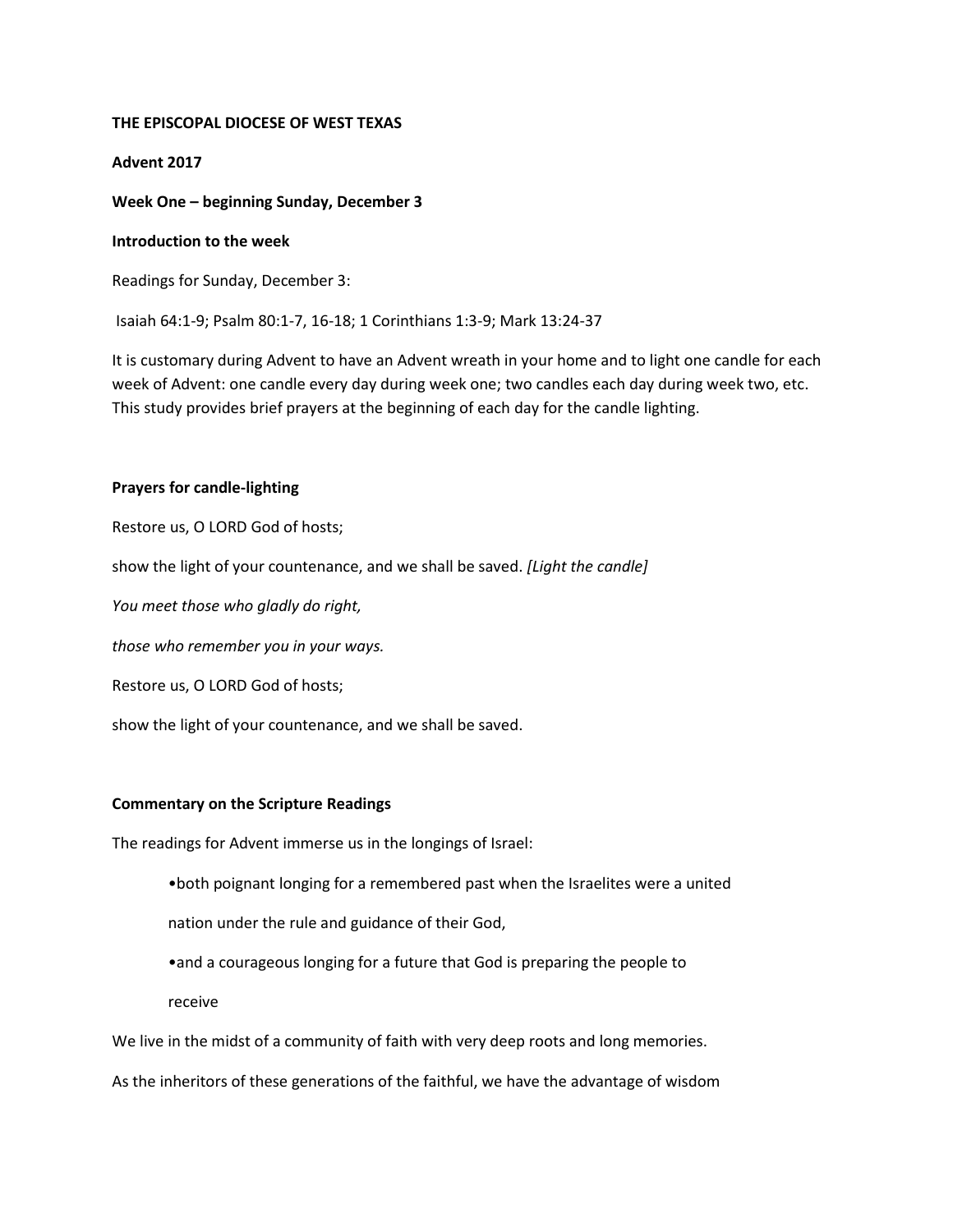deeper than one generation.

Today's readings take us into two distinct time periods:

•the time when the exiled citizens of Judea were returning to their homeland after upwards of fifty years in Babylon (in the reading from Isaiah, around 538 BCE ),

•and the first century CE, when Jesus of Nazareth was carrying out his ministry in the late twenties in Roman Imperial Palestine (witnessed in the reading from the Gospel of Mark), and Paul was spreading the Gospel across the Empire in the fifties (evidenced by the opening lines of his letter to the church in Corinth, Greece).

•Both Jesus and Paul proclaim the reign of God in the midst of the oppressive rule of Rome: a proclamation of faith in God's *power to create* in the face of Rome's *power to destroy*.

While the readings may be separated by centuries, they all witness to the intense longing of the people of God for God to enter in a definitive way to establish justice and righteousness. For the Church, Advent marks a season of preparation for God's entry.

•Because God is pure holiness, we seek to prepare ourselves by disciplines of holiness.

•Because God is pure justice and mercy, we prepare ourselves by caring for our fellow human beings with concern for justice on the large scale and works of mercy on the personal scale.

•Because God is pure love, we prepare ourselves by opening and widening our hearts to God and our neighbor.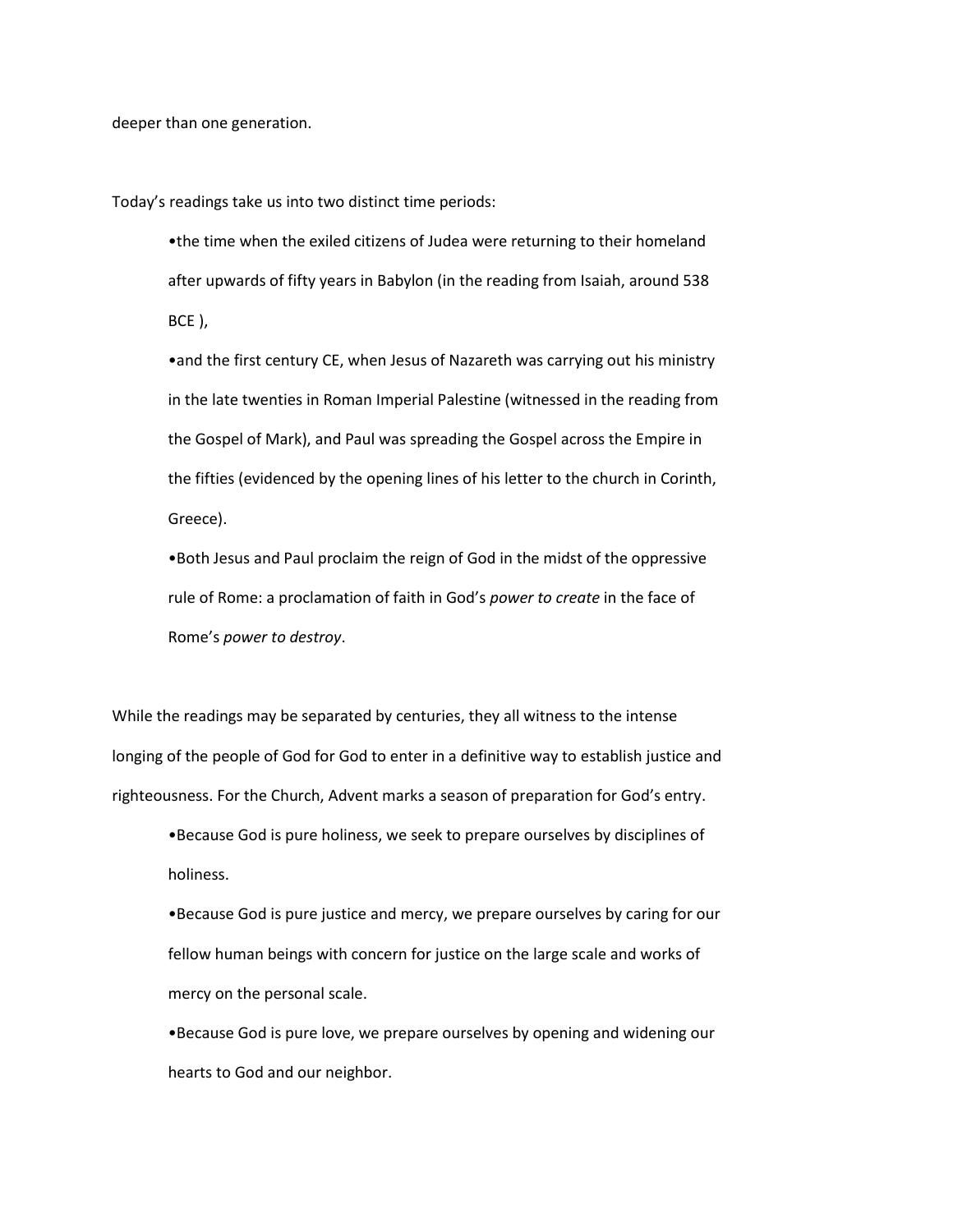One of the most difficult readings this week is the passage from Mark 13, which is sometimes called the "Little Apocalypse."

•Part of what makes it so difficult is that it depends on our recognizing references to several other Jewish writings that were familiar to Jesus' audience, from prophets like Isaiah and Daniel to other writings with which most of us are not familiar, such as the Similitudes of Enoch.

•In the centuries around the time of Jesus, there was a great deal of interest in the powers that were understood to exist between the completely invisible God and our material world.

•For example, the Son of Man was understood to be a heavenly figure to whom God would entrust the judgment of the nations before God's full entry into the world. You can probably imagine how much an oppressed people yearned for God's judgment upon their oppressors. Early followers of Jesus understood him, as risen Lord, to be this Son of Man, who would return to bring about the full consequences of God's justice, so that God's reign could be fulfilled upon the earth.

•Likewise, there was a great deal of interest in angels in Jesus' day, and we see angels mentioned in the passage, assisting the Son of Man.

What is not at all difficult to understand (though challenging) in Mark 13 is the repeated call to "be alert" and "keep awake," because the reign of God may come at any time. Paul's words to the assembly of the faithful in Corinth give us insight into their lively sense of the Spirit's gracious and powerful outpouring upon them, as they experienced the risen Christ's presence with them and awaited the full reign of God.